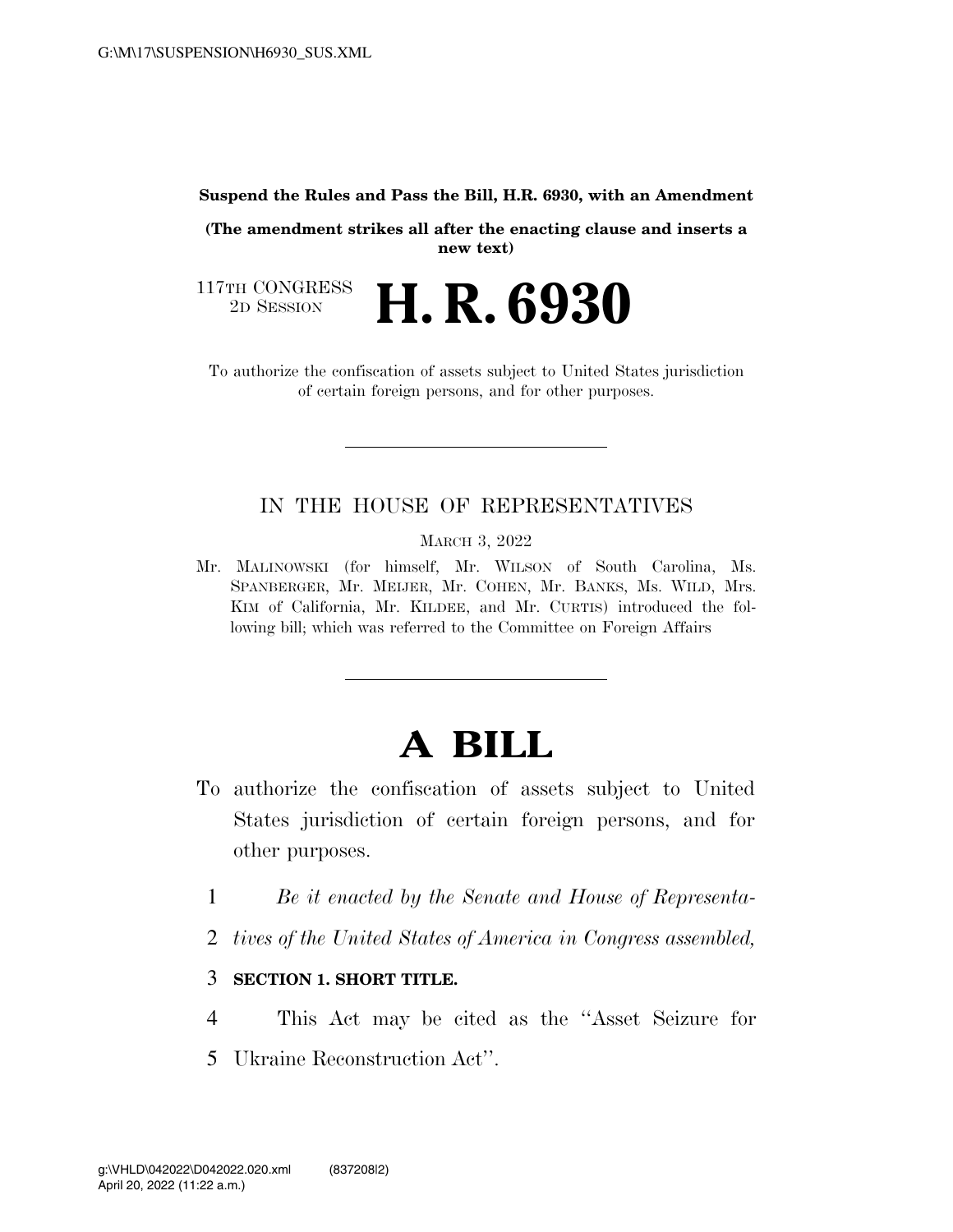## **SEC. 2. SENSE OF CONGRESS.**

2 It is the sense of Congress as follows:

 (1) The President should take all constitutional steps to seize and confiscate assets under the juris- diction of the United States of foreign persons whose wealth is derived in part through corruption linked to or political support for the regime of Rus- sian President Vladimir Putin and with respect to which the President has imposed sanctions.

 (2) The President, by means of instructions, li- censes, or other regulations as may be promulgated and in a manner consistent with due process of law, should confiscate any property or accounts subject to the jurisdiction of the United States, valued over \$2,000,000, and belonging to Russian energy com- panies or to foreign persons whose wealth is derived in part through corruption linked to or political sup- port for the regime of Russian President Vladimir Putin and with respect to which the President has imposed sanctions.

 (3) All rights, title, and interest in any property so confiscated should vest, upon the terms directed by the President, in such agency or person as the President may designate from time to time, and upon such terms and conditions as the President may prescribe.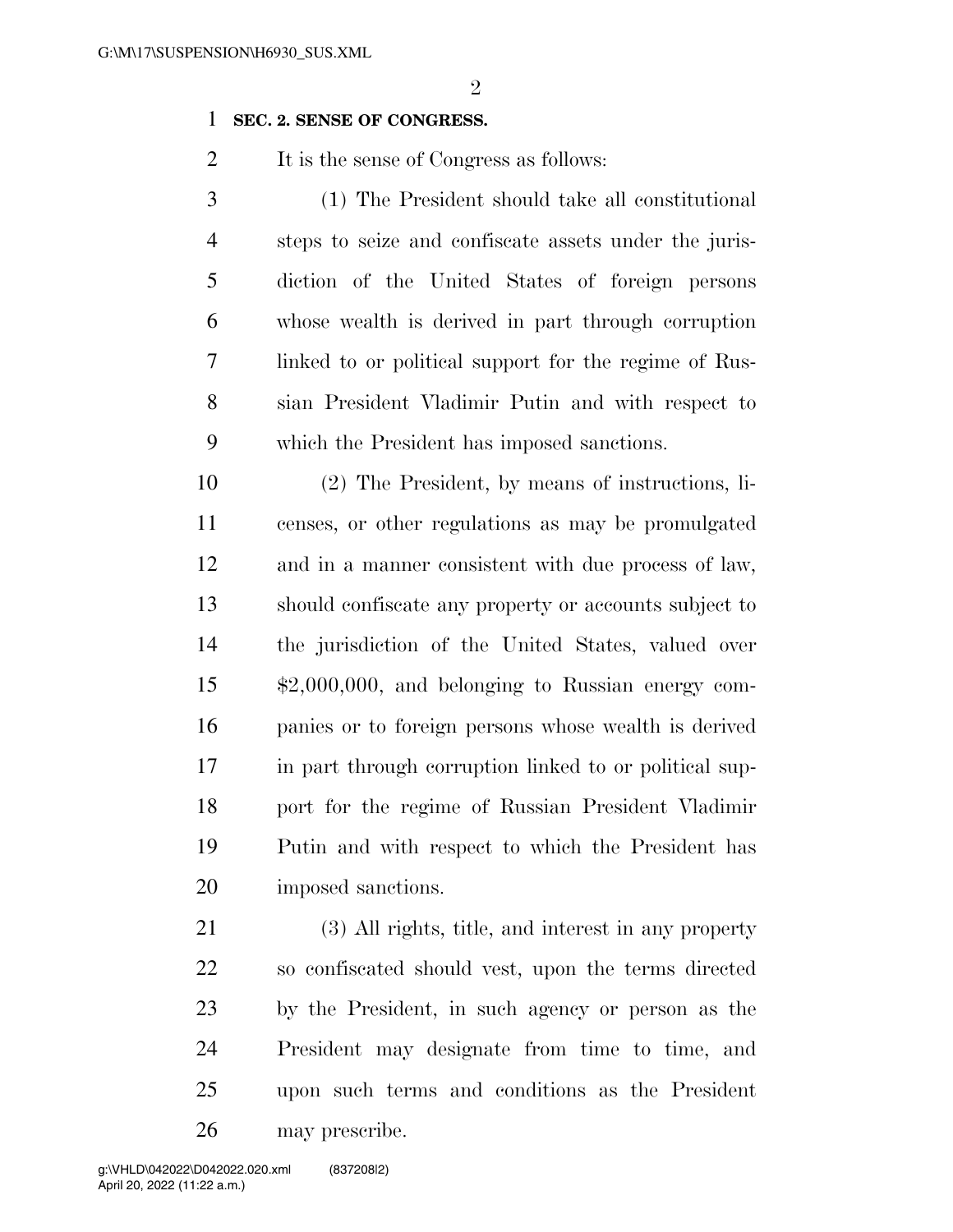| $\mathbf{1}$   | (4) Such interest or property should be held,              |
|----------------|------------------------------------------------------------|
| $\overline{2}$ | used, administered, liquidated, or sold, by such           |
| 3              | agency or person and such designated agency or per-        |
| $\overline{4}$ | son should perform any and all acts incident to the        |
| 5              | accomplishment or furtherance of these purposes.           |
| 6              | (5) The President should use all liquidated                |
| 7              | funds for the benefit of the people of Ukraine, in-        |
| 8              | cluding for the following:                                 |
| 9              | Post-conflict reconstruction<br>(A)<br>$\operatorname{in}$ |
| 10             | Ukraine.                                                   |
| 11             | (B) Humanitarian assistance.                               |
| 12             | (C) United States government assistance                    |
| 13             | provided to the security forces of the govern-             |
| 14             | ment of Ukraine.                                           |
| 15             | (D) Provisions to support refugees and ref-                |
| 16             | ugee resettlement in neighboring countries and             |
| 17             | in the United States.                                      |
| 18             | (E) Technology items and services to en-                   |
| 19             | sure the free flow of information to the Ukrain-           |
| 20             | ian people in Ukraine, including items to                  |
| 21             | counter internet censorship by Russian authori-            |
| 22             | ties, to circumvent efforts to shut down internet          |
| 23             | or communication services by Russian authori-              |
| 24             | ties and bolster the cybers ecurity capabilities of        |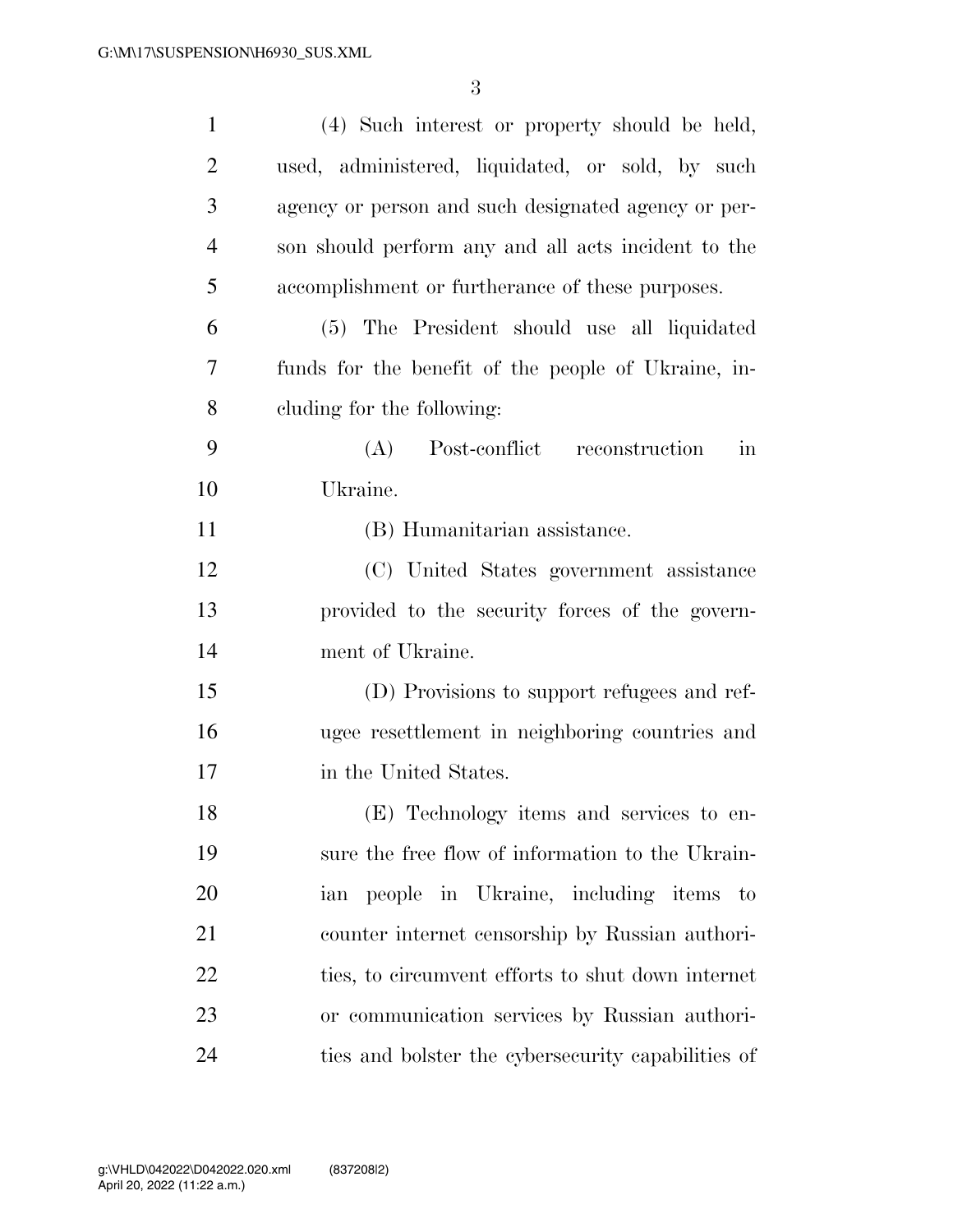|                | Ukrainian Government or non-governmental or- |
|----------------|----------------------------------------------|
| $\overline{2}$ | ganizations.                                 |

 (F) Humanitarian and development assist- ance for the Russian people, including democ- racy and human rights programming and moni-toring.

#### **SEC. 3. INTERAGENCY WORKING GROUP.**

 The President shall establish an interagency working group, which shall be headed by the Secretary of State, to determine the constitutional mechanisms through which the President can take steps to seize and confiscate assets under the jurisdiction of the United States of foreign per- sons whose wealth is derived in part through corruption linked to or political support for the regime of Russian President Vladimir Putin and with respect to which the President has imposed sanctions.

#### **SEC. 4. REPORT ON STEPS AND AUTHORITIES.**

 Not later than 60 days after the date of the enact- ment of this Act, the Secretary of State, on behalf of the interagency working group, shall submit to the Committee on Foreign Affairs of the House of Representatives and the Committee on Foreign Relations of the Senate a re- port about the steps taken by the interagency working group to accomplish the steps laid out in section 2, a re-port that includes any recommendations to impose addi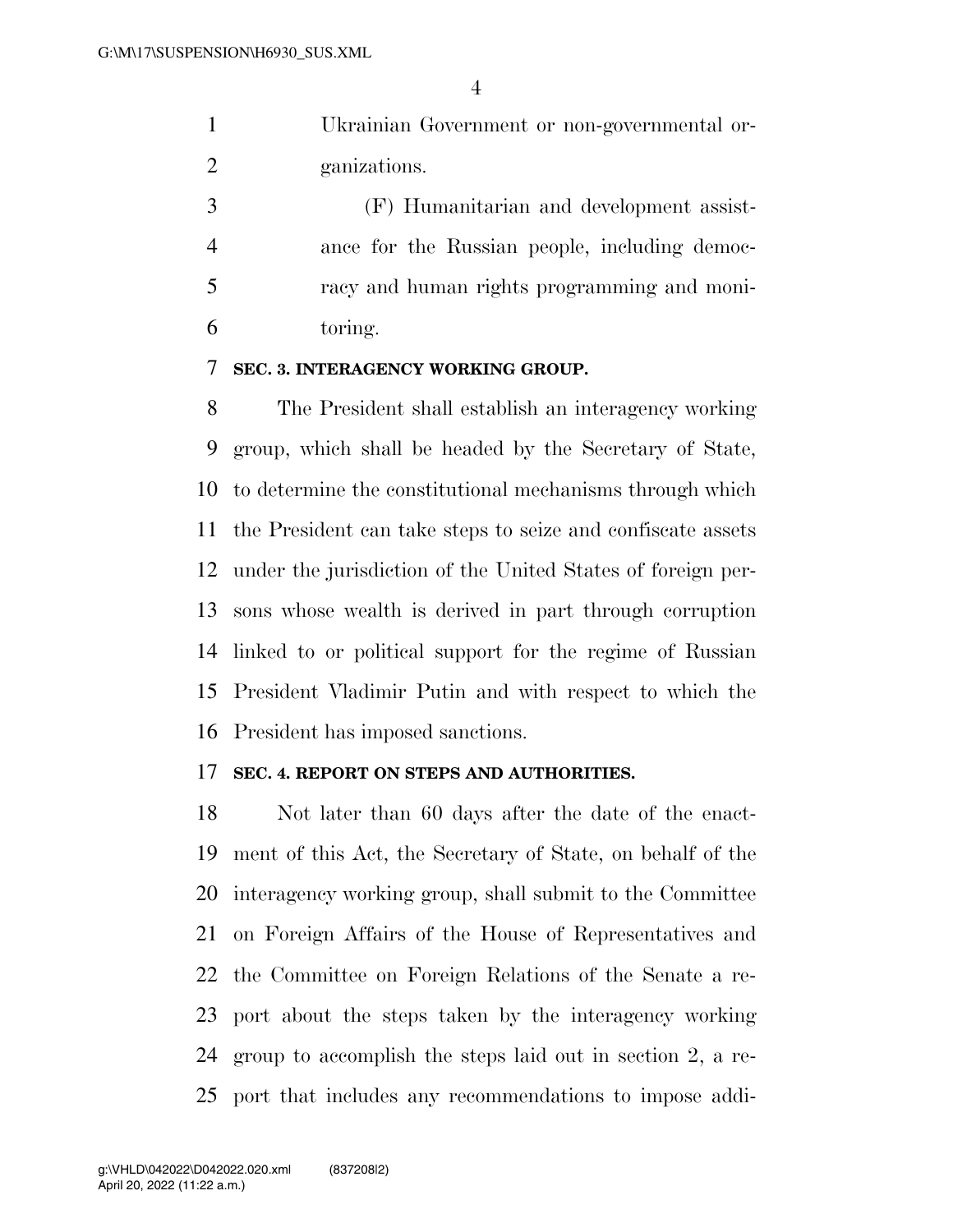tional energy-related sanctions on the Government of Rus- sia, and a report on any additional authorities the Presi-dent needs to take such steps.

#### **SEC. 5. EXPANSION OF SANCTIONS WITH RESPECT TO MEM-**

# **BERS OF THE RUSSIAN PARLIAMENT.**

 Not later than 30 days after the date of the enact-ment of this Act, the President shall—

 (1) in addition to the sanctions imposed pursu- ant to Executive Order 14024 (86 Fed. Reg. 73; re- lating to blocking property with respect to specified harmful foreign activities of the Government of the Russian Federation), imposing sanctions on 328 members of the Russian State Duma, determine whether or not the remaining members of the Duma and the Russian Federation Council, which includes officials who may be involved in corrupt and other sanctionable activities, who voted on February 22, 2022, to recognize the Donetsk People's Republic (DPR) and the Luhansk People's Republic (LPR), as well as the Russian Federation Council in its en-21 tirety, shall be subject to sanctions under the such Executive Order; and

 (2) submit to the Committee on Foreign Affairs of the House of Representatives and the Committee on Foreign Relations of the Senate a report, which